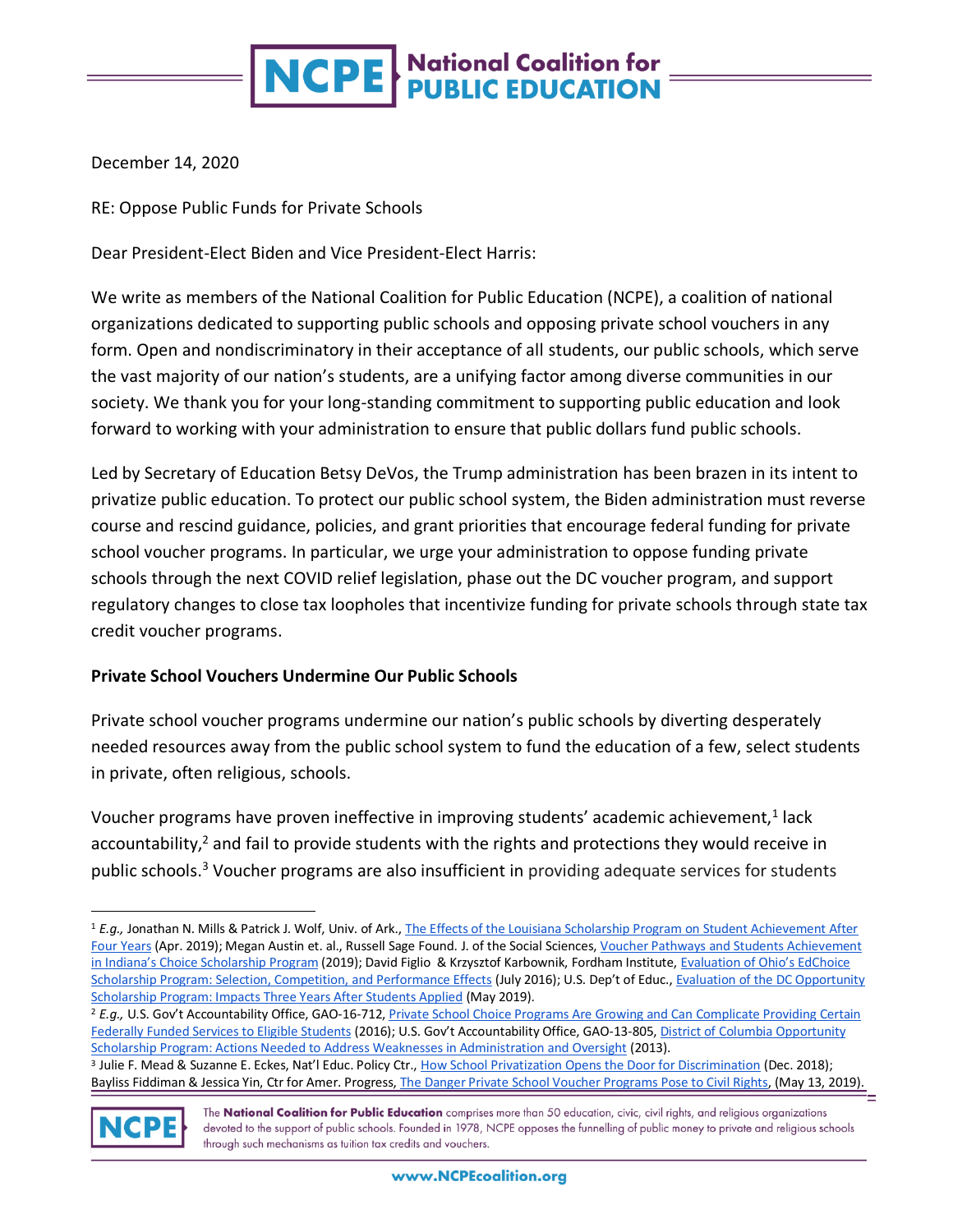most in need, including students with disabilities, low-income students, and students who are English learners.

Private school voucher programs have a sordid history, rooted in attempts to evade desegregation orders in the wake of *Brown v. Board of Education*, <sup>4</sup> and they still fund discrimination today. Unlike public schools, which are open to all students, private schools accepting vouchers often deny students admission or expel them for a number of reasons, including based on their religion, sexual orientation, gender identity, academic abilities, disciplinary history, disability, or ability to pay tuition. Private schools also do not provide the same rights and protections for students including those in federal civil rights laws such as in Titles IV and VI of the Civil Rights Act, Title IX of the Education Amendments Act of 1972, the Individuals with Disabilities Education Act, and Title II of the Americans with Disabilities Act. And students who attend private schools do not have the same free speech and religious freedom protections under the First Amendment, the same due process or other constitutional and statutory rights guaranteed to them as in public schools, or the same clear systems for oversight, reporting violations, or enforcing penalties for noncompliance as children and families attending public schools.

## **The Biden Administration Must Prioritize Funding for Public Schools, Not Private Schools**

Secretary DeVos's Department of Education adopted a strategic plan that included "expand[ing] school choice" as its top priority. It followed through on that promise, adopting priorities to promote education privatization and inserting private school vouchers into existing grant programs; promoting legislation that would have authorized the Education Freedom Scholarship program, a federally funded tax credit voucher program; advocating to expand the DC voucher program; and supporting a private school voucher program for military-connected students. The Department also recently manipulated the CARES Act in many ways, including creating a "microgrants" voucher program, attempting to funnel additional federal funding to private schools through the equitable services provision before federal courts blocked that effort, and allowing governors in some states to misuse funding from the Governor's Emergency Education Relief (GEER) fund to prop up their existing private school voucher programs.

The Biden administration should make public schools its top priority and oppose private school vouchers.

## **The Biden Administration Must Support Public Schools in the Next COVID Relief Package**

COVID-19 relief legislation introduced in the 116th Congress and supported by the Trump administration would fund private schools with federal funds—both through direct grants and

<sup>4</sup> Chris Ford, et al[.,](https://www.americanprogress.org/issues/education-k-12/reports/2017/07/12/435629/racist-origins-private-school-vouchers/) [The Racist Origins of Private School Vouchers,](https://www.americanprogress.org/issues/education-k-12/reports/2017/07/12/435629/racist-origins-private-school-vouchers/) Ctr. for Am. Progress (July 12, 2017).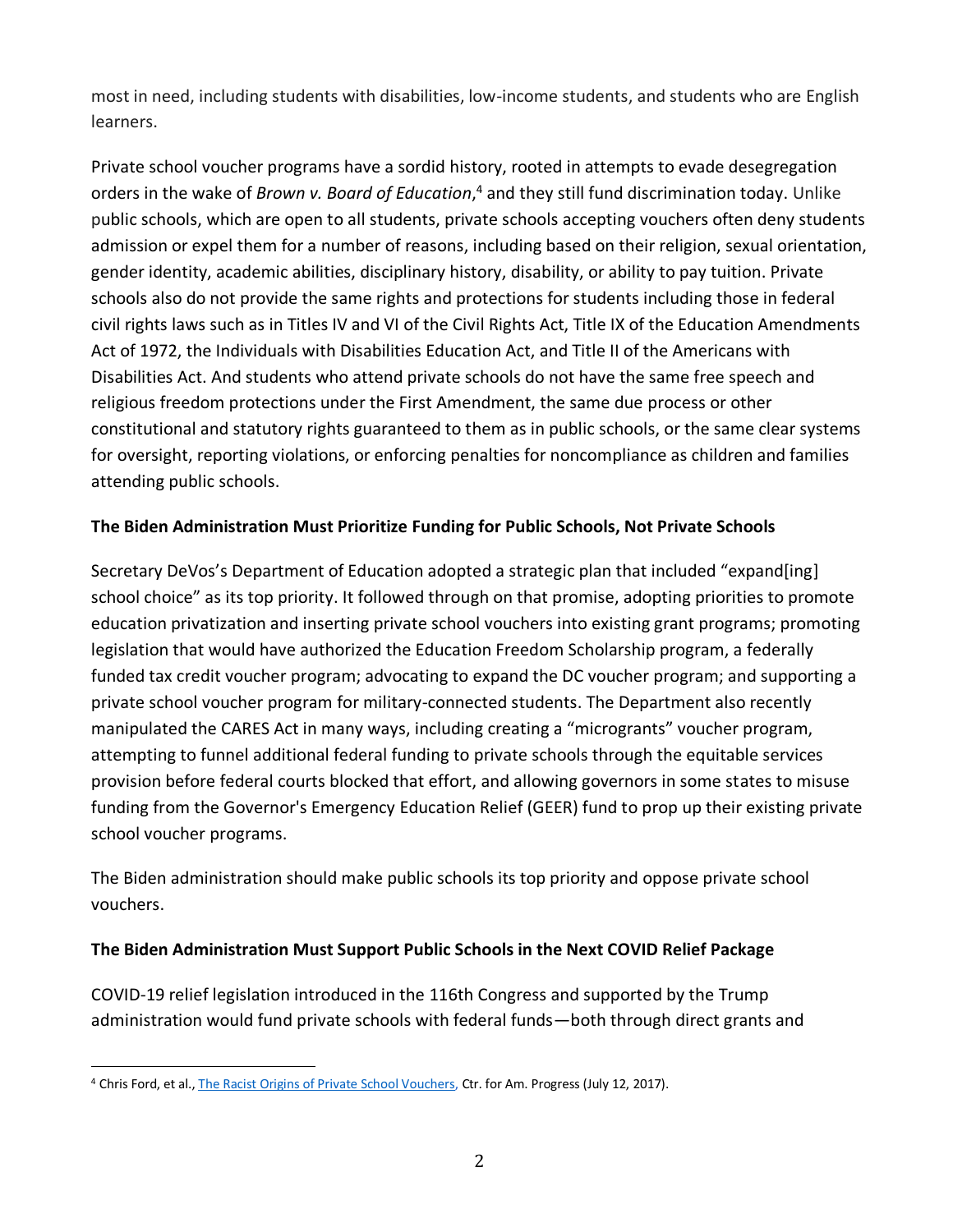through tax credit voucher programs. The Trump administration continues to push for vouchers even though Congress has already provided billions of dollars to private schools through the Paycheck Protection Program as part of the CARES Act.<sup>5</sup> We recognize the hardship many students and families are currently facing as a result of the COVID-19 pandemic. It is during this challenging time, however, that the federal government should focus on providing more resources to our public schools and public school educators, which serve the vast majority of our nation's students, particularly students from under-resourced communities and students of color, rather than siphoning limited resources to private schools.

The Biden administration should support a COVID-19 relief bill that includes federal funding for public schools, not private schools.

#### **The Biden Administration Must Zero Out Funding for the DC Voucher Program**

The DC private school voucher program is the only federally funded private school voucher program. It began as a pilot program in 2004, but continues to exist; in fact, it was recently reauthorized, with support from the Trump Administration, through FY 2023 despite evidence that the program is ineffective. For example, multiple Congressionally mandated Department of Education studies of the DC voucher program have demonstrated that the program does not improve the academic achievement of students in the program.<sup>6</sup> And, reports conducted by the Government Accountability Office document that the DC voucher program has repeatedly failed to meet basic and even statutorily required accountability measures.<sup>7</sup> A special investigation conducted by the *Washington*  Post also found that many of the private schools in the program are not quality schools.<sup>8</sup>

The federal government should not allocate millions of taxpayer dollars to an unsuccessful and poorly managed program. The Biden administration should phase out the DC voucher program.

<sup>5</sup> Samantha Sokol, et al., Ams. United for Separation of Church & State, The Paycheck Protection Program Has Provided Billions in [Federal Funds to Private and Religious Schools,](https://www.au.org/sites/default/files/2020-07/PPP%20COVID%20Relief%20Money%20for%20Private%20Schools%207.29.20_0.pdf) 5 (Jul. 29, 2020). Under PPP, private schools received between \$2.67 billion and \$6.47 billion, with some private schools receiving millions more in federal dollars under the PPP program than the entire public school district in which they are located received under the CARES Act.

<sup>6</sup> 2019 U.S. Dep't of Educ. Report; U.S. Dep't of Educ[.,](https://ies.ed.gov/ncee/pubs/20184010/pdf/20184010.pdf) [Evaluation of the D.C. Opportunity Scholarship Program: Impacts Two Years After](https://ies.ed.gov/ncee/pubs/20184010/pdf/20184010.pdf)  [Students](https://ies.ed.gov/ncee/pubs/20184010/pdf/20184010.pdf) Applied (June 2018) (2018 U.S. Dep't of Educ. Report); U.S. Dep't of Educ.[,](https://ies.ed.gov/ncee/pubs/20174022/pdf/20174022.pdf) [Evaluation of the D.C. Opportunity Scholarship](https://ies.ed.gov/ncee/pubs/20174022/pdf/20174022.pdf)  [Program: Impacts After One Year](https://ies.ed.gov/ncee/pubs/20174022/pdf/20174022.pdf) (June 2017) (2017 U.S. Dep't of Educ. Report*)*; U.S. Dep't of Ed.[,](https://ies.ed.gov/ncee/pubs/20104018/pdf/20104018.pdf) [Evaluation of the D.C. Scholarship](https://ies.ed.gov/ncee/pubs/20104018/pdf/20104018.pdf)  [Program: Final Report](https://ies.ed.gov/ncee/pubs/20104018/pdf/20104018.pdf) (June 2010) (2010 U.S. Dep't of Educ. Report*)*; U.S. Dep't of Ed[.,](https://ies.ed.gov/ncee/pubs/20094050/pdf/20094050.pdf) [Evaluation of the D.C. Scholarship Program:](https://ies.ed.gov/ncee/pubs/20094050/pdf/20094050.pdf)  [Impact After 3 Years](https://ies.ed.gov/ncee/pubs/20094050/pdf/20094050.pdf) (Apr. 2009) (2009 U.S. Dep't of Educ. Report*)*; U.S. Dep't of Ed[.,](https://ies.ed.gov/ncee/pdf/20084023.pdf) [Evaluation of the D.C. Scholarship Program: Impact](https://ies.ed.gov/ncee/pdf/20084023.pdf)  [After 2 Years](https://ies.ed.gov/ncee/pdf/20084023.pdf) (June 2008) (2008 U.S. Dep't of Educ. Report); U.S. Dep't of Ed.[,](https://ies.ed.gov/ncee/pdf/20074009.pdf) [Evaluation of the D.C. Scholarship Program: Impact After 1](https://ies.ed.gov/ncee/pdf/20074009.pdf)  [Year](https://ies.ed.gov/ncee/pdf/20074009.pdf) (June 2007) (2007 U.S. Dep't of Educ. Report).

<sup>7</sup> U.S. Gov't Accountability Office[, District of Columbia Opportunity Scholarship Program: Actions Needed to Address Weaknesses in](http://www.gao.gov/assets/660/658416.pdf)  [Administration and Oversight,](http://www.gao.gov/assets/660/658416.pdf) Publication No. GAO-13-805 (Nov. 2013) (2013 GAO Report); U.S. Gov't Accountability Office, [District of](http://www.gao.gov/new.items/d089.pdf)  [Columbia Opportunity Scholarship Program: Additional Policies and Procedures Would Improve Internal Controls and Program](http://www.gao.gov/new.items/d089.pdf)  [Operations,](http://www.gao.gov/new.items/d089.pdf) Pub. No. 08-9 at 26 (Nov. 2007) (2007 GAO Report).

<sup>8</sup> Lyndsey Layton, *[D.C. School Voucher Program Lacks Oversight](http://www.washingtonpost.com/local/education/D.C.-school-voucher-program-lacks-oversight-gao-says/2013/11/15/9bb8c35e-4e3d-11e3-be6b-d3d28122e6d4_story.html)*, *GAO Says,* Wash. Post (Nov. 15, 2013).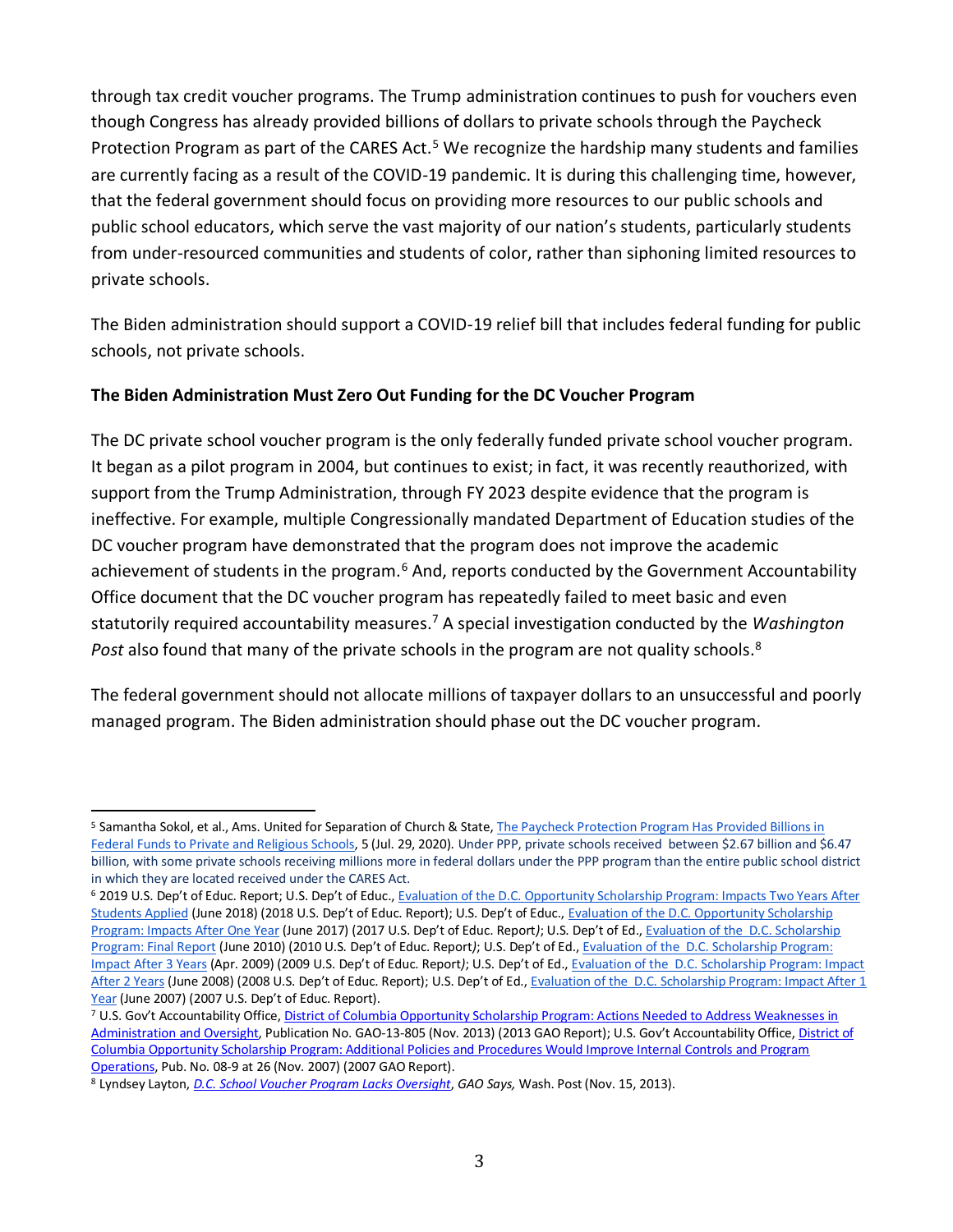## **The Biden Administration Must Strengthen Regulations Governing Donations to State Tax Credit Voucher Programs**

In 2019, the IRS issued a final rule that was a major step toward closing down a tax shelter that allowed taxpayers to financially benefit from donations to state tax credit voucher programs.<sup>9</sup> The regulations, however, still contain a loophole that could allow certain businesses to continue to turn a profit by donating to state tax credit voucher programs. We urge this administration to revise the regulation to ensure that no donor may receive inappropriate tax benefits by donating to private school voucher programs.

#### **Conclusion**

We welcome the opportunity to work together to strengthen our country's public schools and oppose private school voucher programs. For more information about our coalition, contact NCPE co-chairs Maggie Garrett at [garrett@au.org](mailto:garrett@au.org) and Sasha Pudelski at [spudelski@aasa.org.](mailto:spudelski@aasa.org)

Sincerely,

| AASA, The School Superintendents Association                           |
|------------------------------------------------------------------------|
| African American Ministers In Action                                   |
| American Atheists                                                      |
| American Federation of State, County, and Municipal Employees (AFSCME) |
| <b>American Federation of Teachers</b>                                 |
| <b>American Humanist Association</b>                                   |
| Americans United for Separation of Church and State                    |
| <b>Anti-Defamation League</b>                                          |
| The Arc of the United States                                           |
| <b>Association of Educational Service Agencies</b>                     |
| Association of School Business Officials International (ASBO)          |
| Baptist Joint Committee for Religious Liberty (BJC)                    |
| Center for Inquiry                                                     |
| <b>Central Conference of American Rabbis</b>                           |
| Clearinghouse on Women's Issues                                        |
| Council for Exceptional Children                                       |
| Council of Administrators of Special Education                         |
| <b>Council of Great City Schools</b>                                   |
| <b>Feminist Majority Foundation</b>                                    |
| Freedom From Religion Foundation                                       |
| GLSEN                                                                  |
| <b>Hindu American Foundation</b>                                       |
| In the Public Interest                                                 |

<sup>9</sup> Contributions in Exchange for State or Local Tax Credits, 84 Fed. Reg. 27,513 (Jun. 16, 2019) (to be codified at 26 C.F.R. pt. 1).